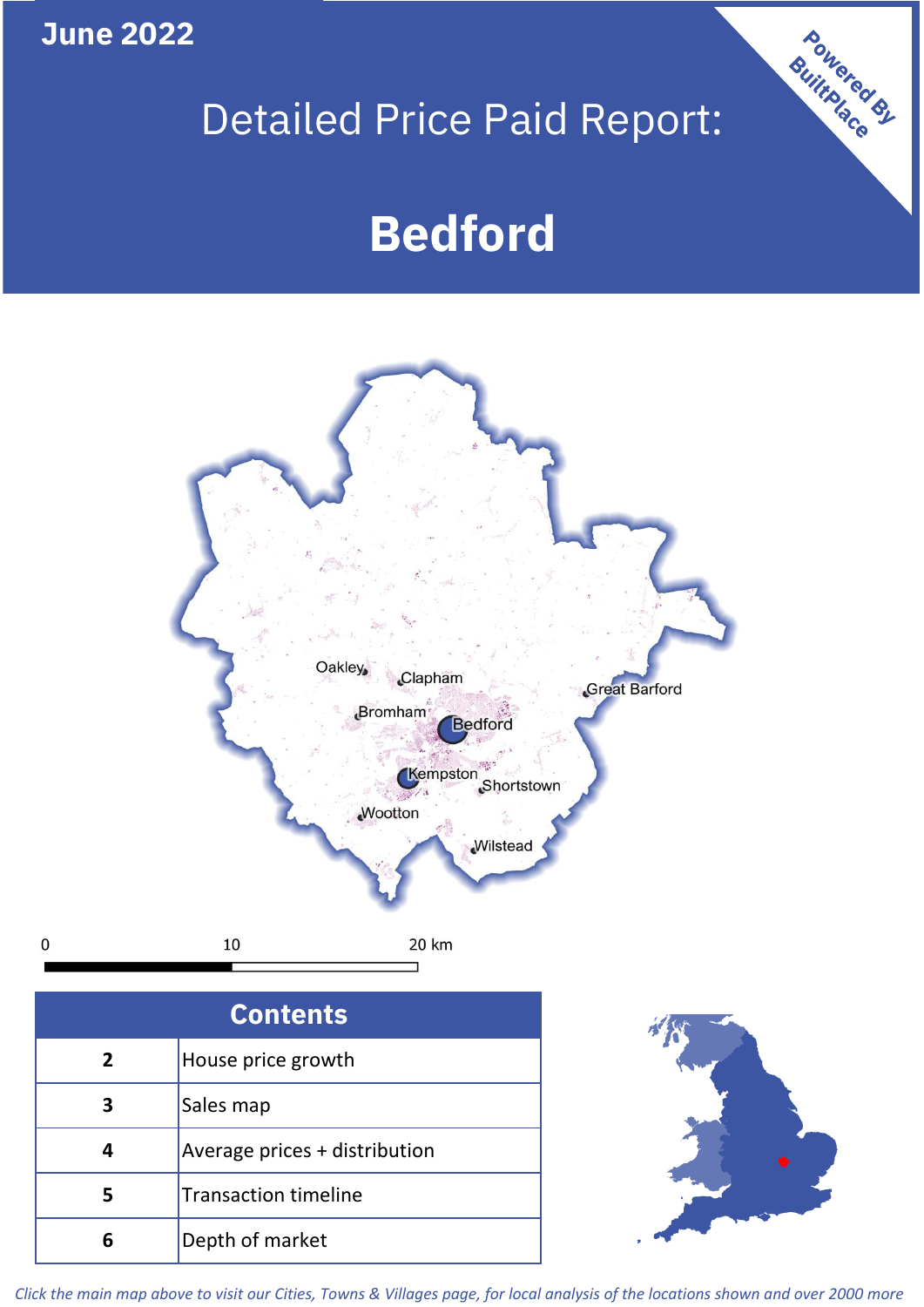#### **Headline Data**

|                     | <b>Current level</b> | 3 month  | <b>Annual</b> | 5 year   | 10 year |
|---------------------|----------------------|----------|---------------|----------|---------|
| <b>House prices</b> | £341,146             | 5.1%     | 13.7%         | 23.7%    | 86.2%   |
| <b>Transactions</b> | 2,645                | $-15.4%$ | 3.4%          | $-18.0%$ | 21.3%   |

# **House Price Growth (April 2022 data)**

#### *Annual Change in House Prices*



House prices in Bedford grew by 13.7% in the 12 months to April 2022 (based on 3-month smoothed data). By comparison national house prices grew by 10.7% and prices in the East of England grew by 11.6% over the same period.

Bedford house prices are now 64.8% above their previous peak in 2007, compared to +64.9% for the East of England and +52.9% across England.



#### *Year-To-Date Change in House Prices, December to April*

Local prices have grown by 5.9% in 2022 so far, compared to growth of 3.7% over the same period last year.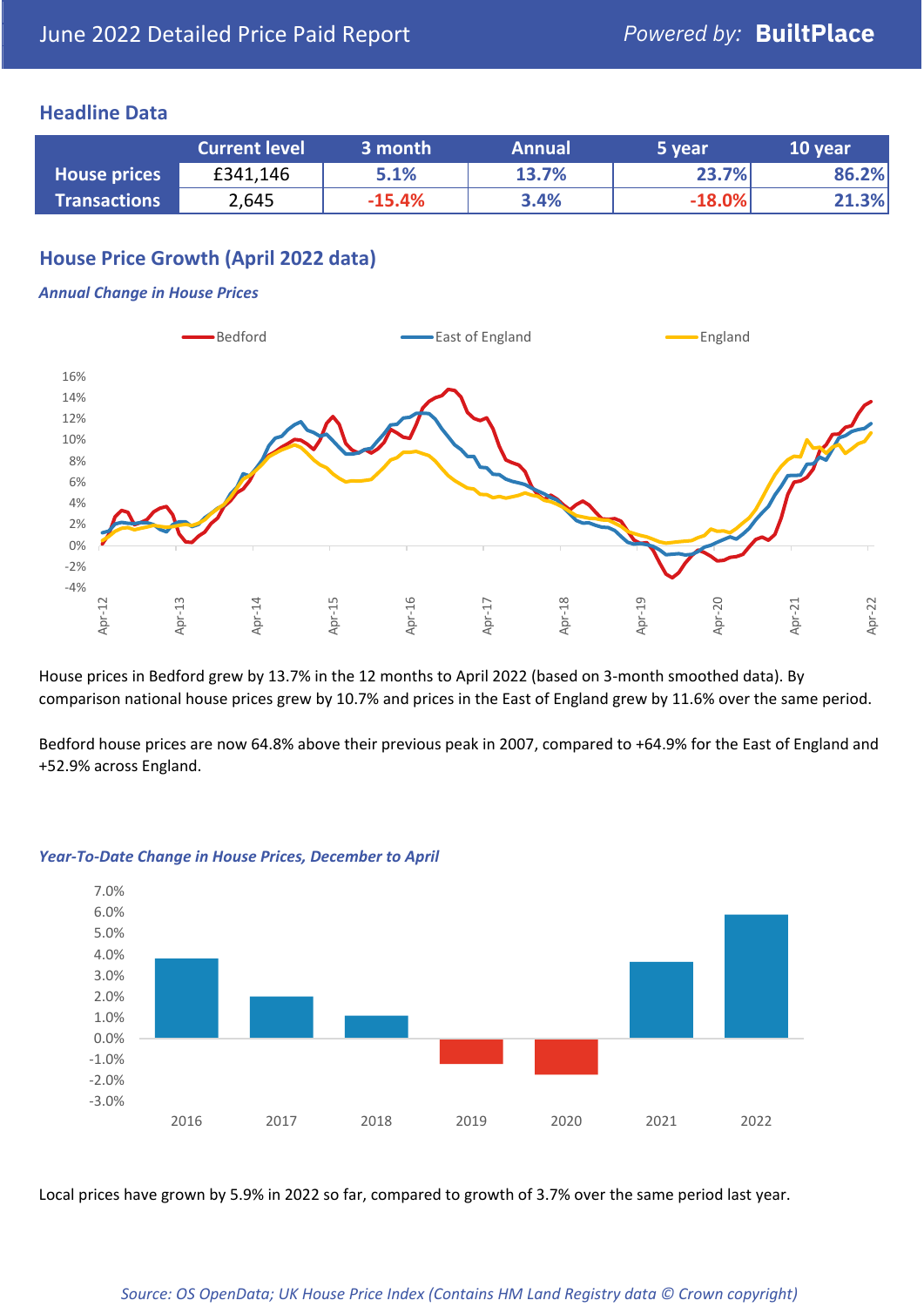# **House Price Map**

*12 months to April 2022*



*Each point is one postcode, coloured by the average value relative to all sales in this local authority (price bands are LA-specific quintiles).*

# **Map Key**

| Min      | <b>Max</b> |                            |
|----------|------------|----------------------------|
| Up to    | £213,000   | 1st quintile / lowest 20%  |
| £213,000 | £272,000   | 2nd quintile               |
| £272,000 | £330,000   | 3rd quintile               |
| £330,000 | £436,000   | 4th quintile               |
| £436,000 | and over   | 5th quintile / highest 20% |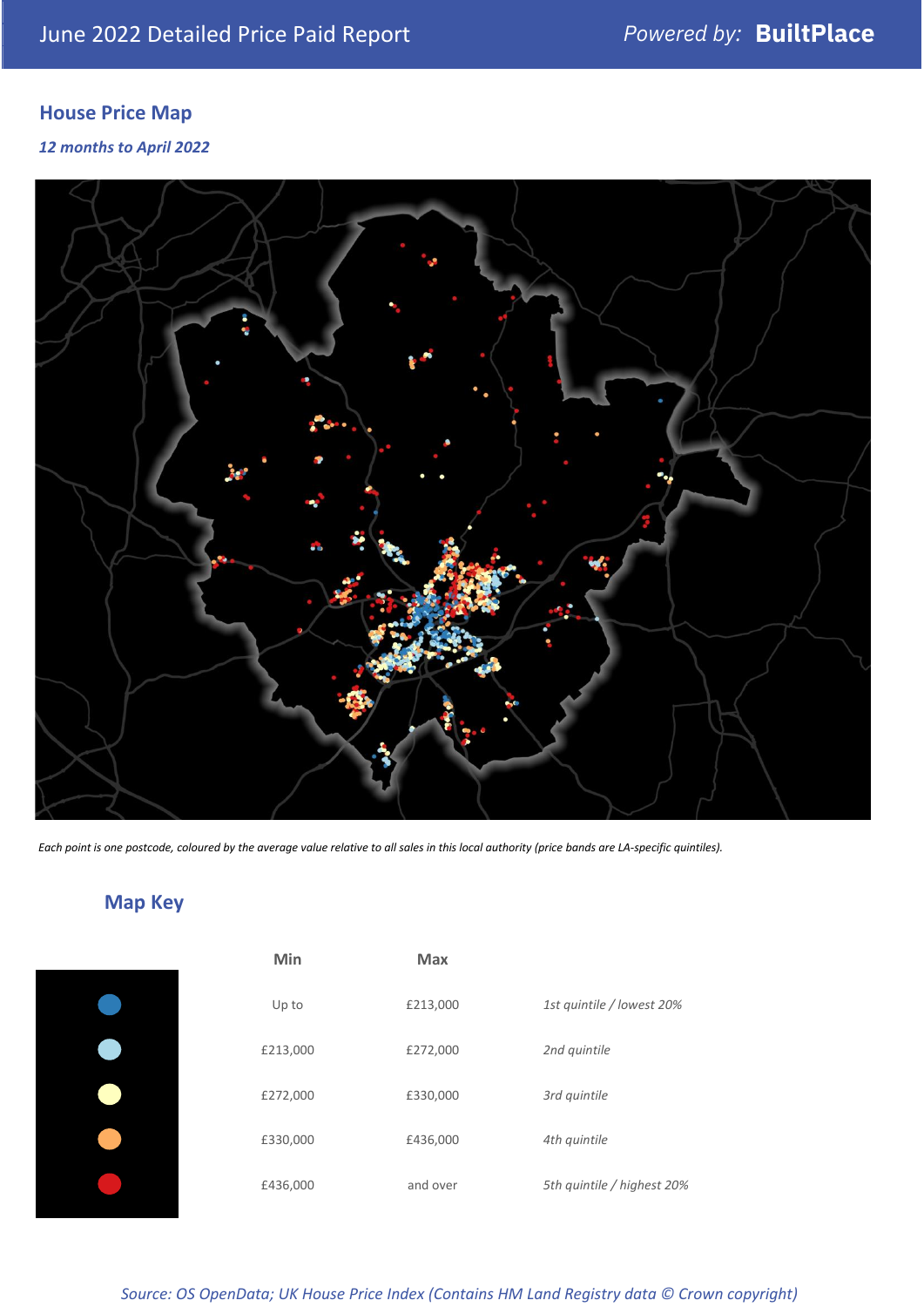# **Average House Price by Property Type**

#### *12 months to April 2022*



|                 | <b>New</b> | <b>Second hand</b> |  |  |
|-----------------|------------|--------------------|--|--|
| <b>Flat</b>     | £163,854   | £168,095           |  |  |
| <b>Terraced</b> | £323,510   | £256,869           |  |  |
| Semi-detached   | £319,328   | £317,417           |  |  |
| <b>Detached</b> | £469,471   | £508,070           |  |  |

## **House Price Distribution by Year**

*All properties, by price band and calendar year (2020 = year to date)*

|                    | 1997 | 2002 | 2007 | 2012 | 2017 | 2019 | 2020 |
|--------------------|------|------|------|------|------|------|------|
| <b>Under £100k</b> | 82%  | 40%  | 7%   | 5%   | 2%   | 1%   | 1%   |
| £100-200k          | 16%  | 46%  | 55%  | 54%  | 20%  | 14%  | 17%  |
| E200-300k          | 2%   | 10%  | 24%  | 25%  | 45%  | 35%  | 33%  |
| £300-400k          | 0%   | 3%   | 8%   | 8%   | 19%  | 24%  | 24%  |
| £400-500k          | 0%   | 1%   | 4%   | 5%   | 8%   | 13%  | 13%  |
| <b>£500k-1m</b>    | 0%   | 0%   | 2%   | 3%   | 6%   | 12%  | 12%  |
| £1-2m              | 0%   | 0%   | 0%   | 0%   | 0%   | 1%   | 0%   |
| <b>Over £2m</b>    | 0%   | 0%   | 0%   | 0%   | 0%   | 0%   | 0%   |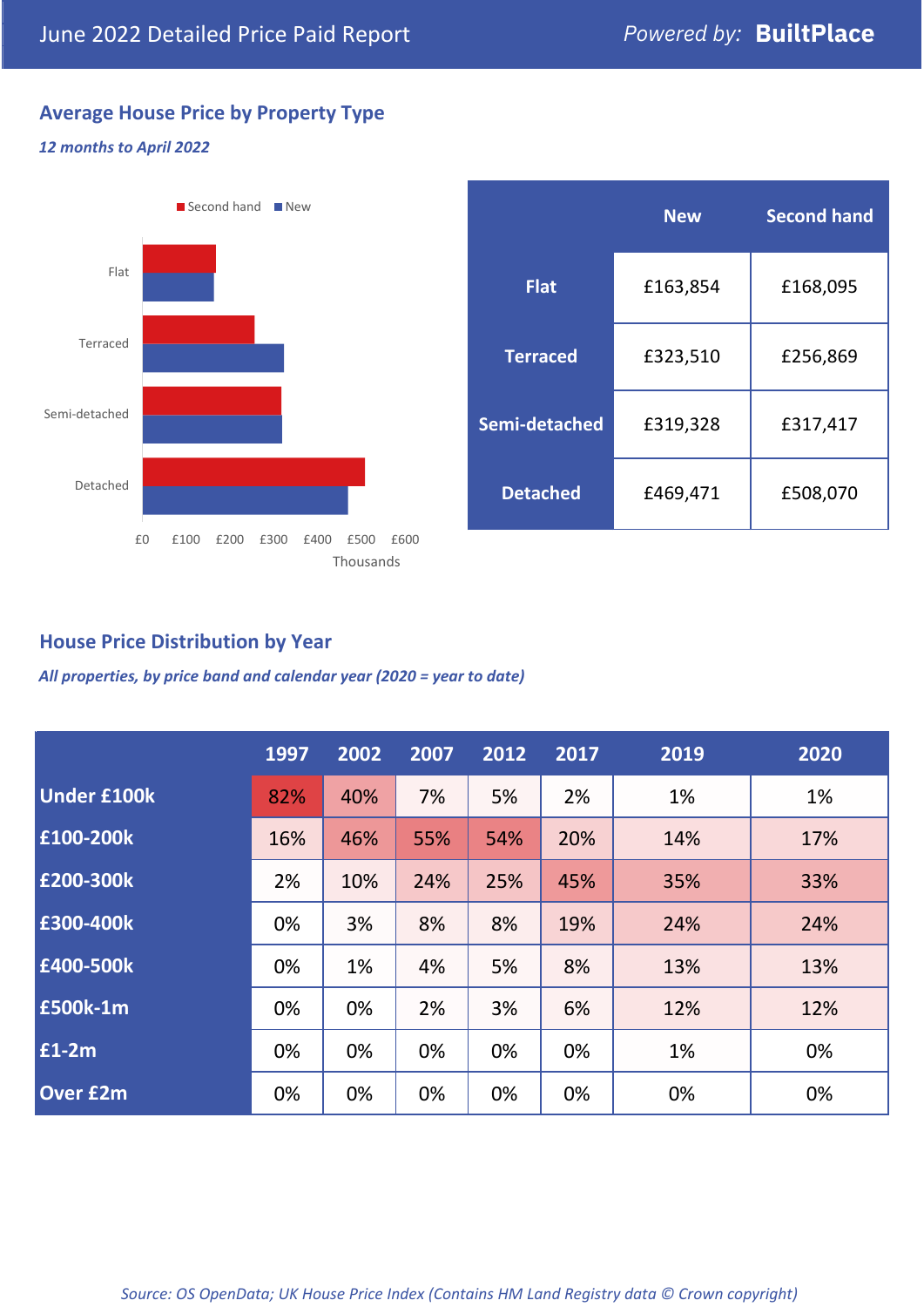# **Transactions (February 2022 data)**

*Annual Transactions, Indexed (2001-05 average = 100)*



There were 2,645 transactions in Bedford during the 12 months to February 2022. This is 73% of the average from 2001- 05 and suggests activity is below pre-downturn levels.

Transactions in Bedford have fallen by 15.2% since 2014, compared to changes of -11.5% for East of England and -7.7% for England.



#### *Cash and New Build Sales as % of Total, by Year*

*Note: The data on this page EXCLUDES transactions identified as transfers under a power of sale/repossessions, buy-to-lets (where they can be identified by a mortgage), and transfers to non-private individuals - i.e. it comprises only Land Registry 'A' data.*